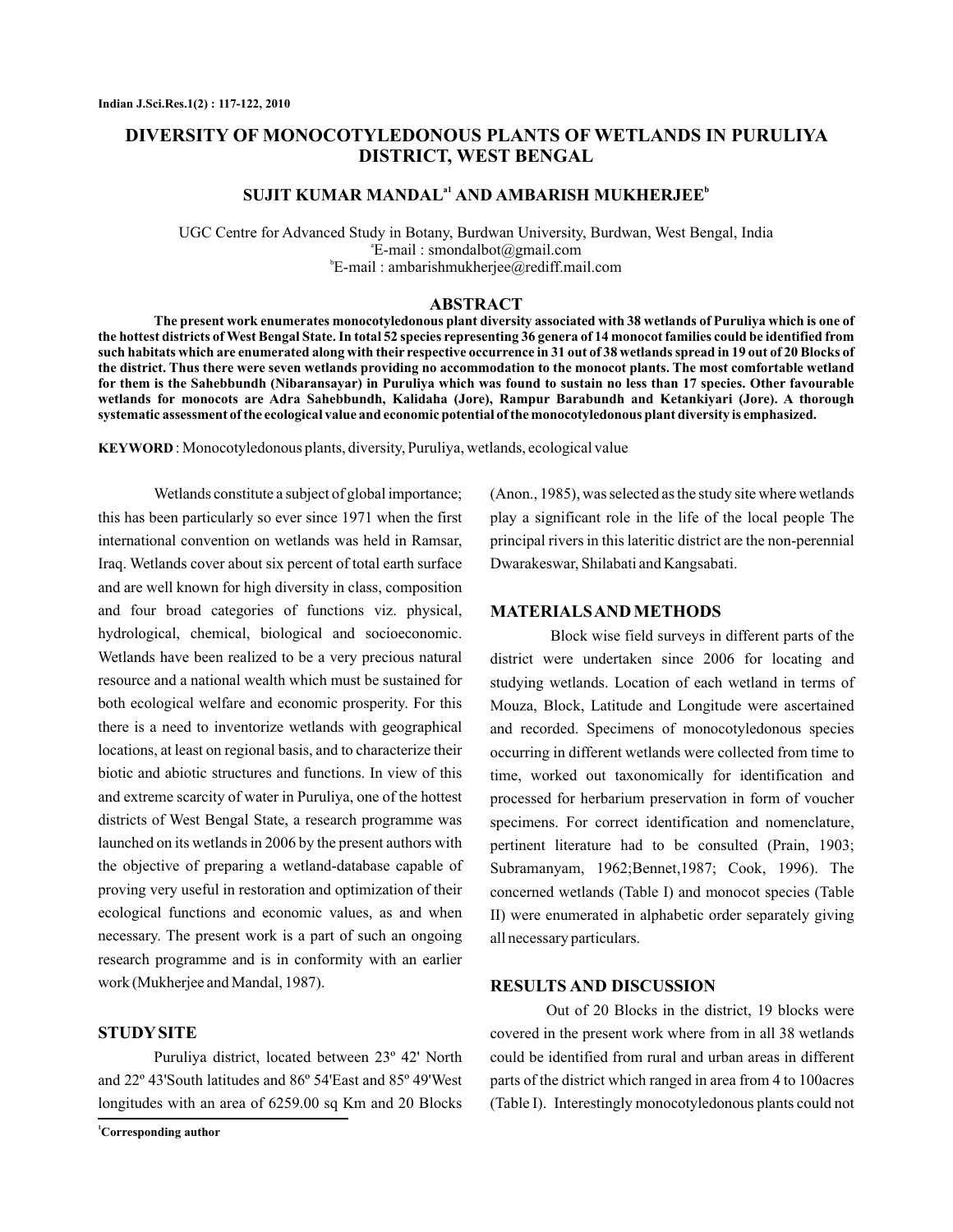be found in 7 wetlands viz., Benabundh (Manbazar), Deshbundh (Kharbar), Gayerbundh (Tiyashi), Ghosalpukur (Puncha), Khagerbundh (Puncha), Lihirbundh (Jhalda), and Ruknibundh (Guniyara). In the remaining wetlands

monocotyledonous plants are represented by 52 species of 36 genera belonging to 14 families (Table II). Species like domingensis are highly abundant while Eichhornea *Hydrilla verticillata, Vallisneria spiralis, Typha*

| Table I: An inventory of wetlands occurring in different parts of Puruliya District, West Bengal |  |  |  |
|--------------------------------------------------------------------------------------------------|--|--|--|
|                                                                                                  |  |  |  |

| Sl.No             | Name of the wetland        | Mouza                       | <b>Block</b>                 | Latitude                   | Longitude                  |
|-------------------|----------------------------|-----------------------------|------------------------------|----------------------------|----------------------------|
| 1.                | Adra Sahebbundh            | Manpura                     | Kashipur                     | 23° 48'N                   | 86°70'E                    |
| 2.                | Angarkhuri                 | Chharra                     | Puruliya II                  | $\overline{23}$ ° 21'N     | 86° 47'E                   |
| $\overline{3}$ .  | Babirbundh (Sabir          | Babiddi                     | Kashipur                     | 23°37'N                    | 86°75'E                    |
|                   | bundh)                     |                             |                              |                            |                            |
| 4.                | Barikbundh                 | Raghunathpur                | Raghunathpur I               | 23° 55'N                   | 86° 67'E                   |
| 5.                | Benabundh                  | Manbazar                    | Manbazar I                   | $23^{\circ} 27'N$          | $86^\circ 37$ <sup>E</sup> |
| 6.                | Benagora                   | Sankra                      | Para                         | $23^{\circ} 50^{\prime}$ N | 86 ° 49 'E                 |
| 7.                | <b>Buro Sayar</b>          | Mangalda                    | Raghunathpur<br>$\mathbf{I}$ | $23^{\circ} 56^{\prime}$ N | 86° 68'E                   |
| 8.                | Deshbundh                  | Kharbar                     | Santuri                      | 23° 51'N                   | 86° 85'E                   |
| 9.                | Dewanbundh                 | Kalidaha                    | Kashipur                     | 23° 37'N                   | 86° 75'E                   |
| 10.               | Dhanarbundh                | Akunja                      | Raghunathpur                 | 23° 55'N                   | 86° 67'E                   |
| 11.               | Ganakbundh                 | Damda                       | Puruliya I                   | 23 ° 34'N                  | 86° 36'E                   |
| 12.               | Gayerbundh                 | Tiyashi                     | Santuri                      | 23 ° 51'N                  | 86 ° 85 'E                 |
| 13.               | Gaylabundh                 | Lalpur                      | Hura                         | 23° 30'N                   | 86° 65'E                   |
| 14.               | Ghosal Pukur               | Puncha                      | Puncha                       | 23 °15'N                   | 86 °65'E                   |
| 15.               | Gobinda Sayar              | Patharmura                  | Manbazar I                   | 23 ° 27'N                  | 86° 37'E                   |
| 16.               | Gorsaibundh /<br>Namobundh | Barabazar                   | Barabazar                    | 23° 30'N                   | 86° 36'E                   |
| $\overline{17}$ . | Guniyara Bara bundh        | Guniyara                    | Neturiya                     | $23^{\circ} 58^{\prime} N$ | 86° 71'E                   |
|                   |                            |                             |                              |                            |                            |
| 18.               | Hanumata dam               | Mudidi, Dumari,<br>Khairadi | Balarampur                   | 23° 12'N                   | 86° 26'E                   |
| 19.               | Joypur Ranibundh           | Joypur                      | Joypur                       | 23° 36'N                   | 86° 32'E                   |
| $\overline{20}$ . | Kalidaha (jore)            | Kalidaha                    | Kashipur                     | 23 ° 37'N                  | 86° 75'E                   |
| $\overline{21}$ . | Kamalabundh                | Baghmundi                   | Baghmundi                    | 23 ° 19'N                  | 86°06'E                    |
| $\overline{22}$ . | Ketankiyari (Jore)         | Ketankiyari                 | Kashipur                     | 23 ° 38' N                 | 86°76'E                    |
| $\overline{23}$ . | Khagerbundh                | Puncha                      | Puncha                       | 23 °15'N                   | 86° 65'E                   |
| 24.               | Kumaridam                  | Baraurma, Dubrajpur,        | Balarampur                   | 23 °16'N                   | 86° 29'E                   |
|                   |                            | Panjanbera                  |                              |                            |                            |
| 25.               | Lihirbundh                 | Jhalda                      | Jhalda I                     | 23° 37'N                   | 85° 97'E                   |
| $\overline{26}$ . | Mahatobundh                | Kantadi, Pithati            | Arsha                        | $23^\circ 32^\prime N$     | 86° 36'E                   |
| $\overline{27}$ . | Maidhara                   | Patharmura                  | Manbazar I                   | 23 ° 27'N                  | 86° 37'E                   |
| $\overline{28}$ . | Nutanbundh                 | Puruliya                    | Puruliya I                   | 23 ° 34' N                 | 86° 36'E                   |
| 29.               | Pokabundh                  | Banduan                     | Banduan                      | 22° 88'N                   | 86° 50'E                   |
| 30.               | Purano Sayar               | Chharra                     | Puruliya II                  | $23^{\circ} 21'N$          | 86° 47'E                   |
| 31.               | Rajabundh                  | Puruliya                    | Puruliya I                   | 23° 32'N                   | 86° 37'E                   |
| $\overline{32}$ . | Rampur Barabundh           | Rampur                      | Kashipur                     | $23^{\rm o}\,38'\rm N$     | $86^{\circ}$ 76'E          |
| 33.               | Ranibundh                  | Baghmundi                   | Baghmundi                    | 23° 19'N                   | 86° 06'E                   |
| 34.               | Ruknibundh                 | Guniyara                    | Neturiya                     | 23° 58'N                   | 86° 71'E                   |
| 35.               | Sahebbundh / Nibaran       | Puruliya                    | Purulia I                    | 23 ° 20'N                  | 86° 21'E                   |
| 36.               | Sayar<br>Sankra Barabundh  | Sankra                      | Para                         | $23^{\circ} 50^{\prime}$ N | 86° 49'E                   |
| 37.               | Sayarbundh                 | Khariduara                  | Manbazar 11                  | $23^{\circ} 24^{\prime} N$ | 86° 39'E                   |
| 38.               | Sindripathar               | Karangberiya                |                              | $23^{\circ}38^{\prime}N$   | $86^{\circ}$ 76'E          |
|                   |                            |                             | Kashipur                     |                            |                            |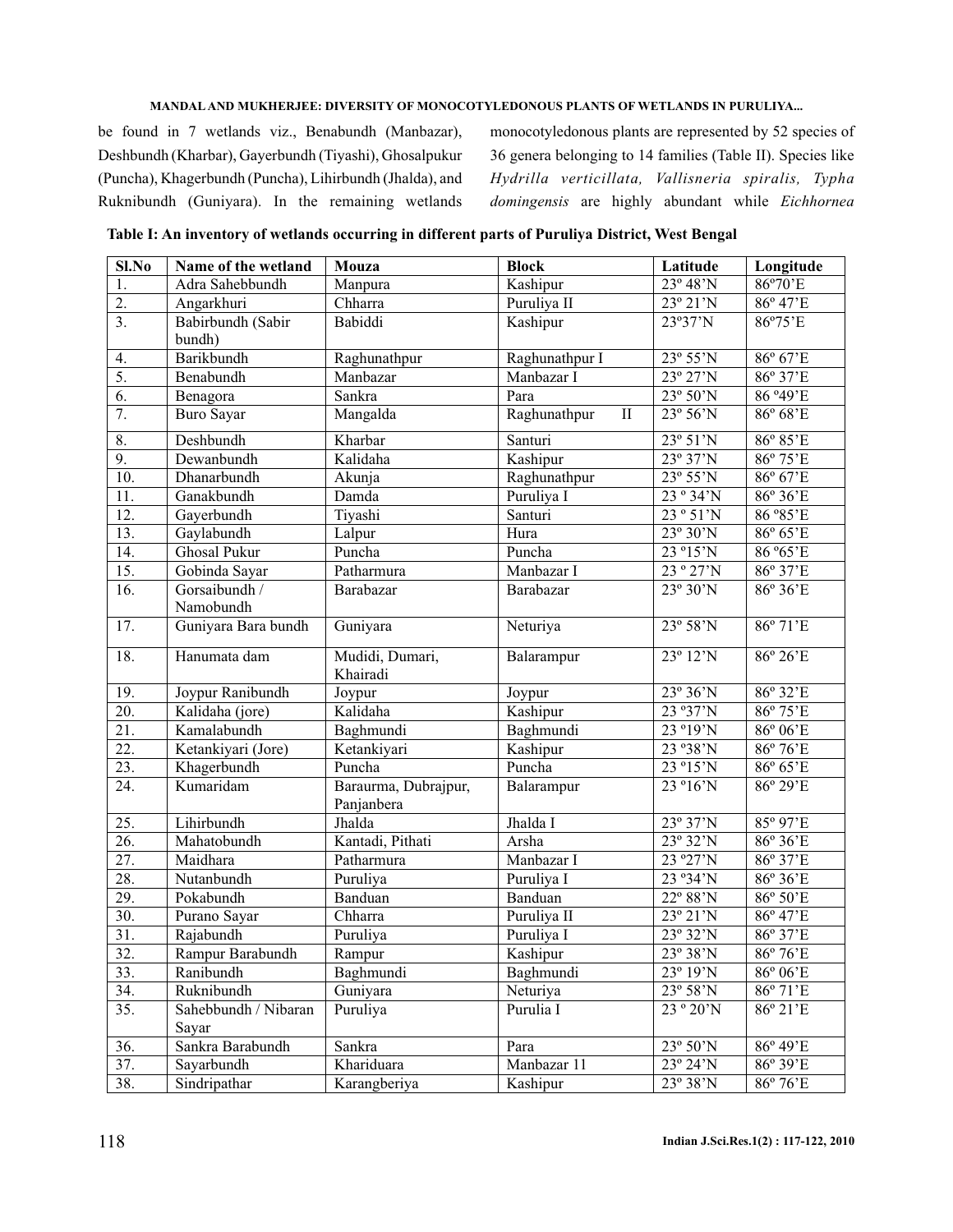| SL. No. | Name of the Plant      | Family           | Serial number.   | Field No.  | Prevalence (%)    | <b>Remarks</b> |
|---------|------------------------|------------------|------------------|------------|-------------------|----------------|
|         |                        |                  | of Wetland where |            | of the species in |                |
|         |                        |                  | occurring        |            | wetlands studied  |                |
| 1.      | Aponogeton             | Aponogetonaceae  | $\mathbf{1}$     | $MM - 324$ | 2.63              | Rare           |
|         | appendiculatus H.      |                  |                  | $MM - 333$ |                   |                |
|         | Bruggen                |                  |                  |            |                   |                |
| 2.      | Aponogeton natans      | Aponogetonaceae  | $\mathbf{1}$     | $MM - 334$ | 2.63              | Rare           |
|         | (L.) Engler et. Krause |                  |                  |            |                   |                |
| 3.      | Aponogeton             | Aponogetonaceae  | 22               | $MM - 240$ | 2.63              | Rare           |
|         | <b>Undulatus Roxb</b>  |                  |                  |            |                   |                |
| 4.      | Blyxa japonica (Miq)   | Hydrocharitaceae | 3, 20, 32,       | $MM - 257$ | 7.89              | Common         |
|         | Max. ex Ascher. et     |                  |                  | $MM - 330$ |                   |                |
|         | Gurke var. japonica    |                  |                  | $MM - 332$ |                   |                |
|         |                        |                  |                  | $MM - 456$ |                   |                |
| 5.      | <b>Brachiaria</b>      | Poaceae          | 1                | $MM - 345$ | 2.63              | Rare           |
|         | eruciformis (J.E.      |                  |                  | $MM - 347$ |                   |                |
|         | Smith) Griseb          |                  |                  |            |                   |                |
| 6.      | Colocosia esculenta (  | Araceae          | 29,35            | $MM - 438$ | 5.26              | Common         |
|         | L.) Schott             |                  |                  | MM - 515   |                   |                |
| 7.      | Commelina              | Commelinaceae    | 4, 32, 35, 38    | $MM - 490$ | 10.52             | Very Common    |
|         | benghalensis L.        |                  |                  | $MM - 493$ |                   |                |
|         |                        |                  |                  | $MM - 492$ |                   |                |
|         |                        |                  |                  | MM - 529   |                   |                |
| 8.      | Commelina paludosa     | Commelinaceae    | 7, 31, 35        | $MM - 358$ |                   | Common         |
|         | <b>B1.</b>             |                  |                  | $MM - 360$ | 7.89              |                |
|         |                        |                  |                  | MM - 391   |                   |                |
| 9.      | Cynodon dactylon       | Poaceae          | 2, 21, 33, 35    | $MM - 287$ | 10.52             | Very           |
|         | $(L.)$ Pers            |                  |                  | $MM - 514$ |                   | Common         |
|         |                        |                  |                  | MM-577     |                   |                |
|         |                        |                  |                  | MM-578     |                   |                |
| 10.     | Cyperus difformis L.   | Cyperaceae       | 24               | $MM - 417$ | 2.63              | Rare           |
| 11.     | Cyperus halpan L.      | Cyperaceae       | $\overline{9}$   | $MM - 486$ | 2.63              | Rare           |
| 12.     | Cyperus iria L.        | Cyperaceae       | 9                | $MM - 484$ | 2.63              | Rare           |
| 13.     | Cyperus platystylis    | Cyperaceae       | 19               | $MM - 370$ | 2.63              | Rare           |
|         | R. Br.                 |                  |                  |            |                   |                |
| 14.     | Echinochloa            | Poaceae          | 35               | $MM - 286$ | 2.63              | Rare           |
|         | crusgalli (L.) Beauv.  |                  |                  | $MM-293$   |                   |                |
| 15.     | Eichhornia crassipes   | Pontederiaceae   | 3, 29, 31, 35,   | MM - 305   | 10.52             | Very Common    |
|         | (Mart.) Solms          |                  |                  | $MM - 307$ |                   |                |
|         |                        |                  |                  | $MM - 539$ |                   |                |
|         |                        |                  |                  | $MM - 540$ |                   |                |
| 16.     | Eleocharis             | Cyperaceae       | 3, 32            | $MM - 308$ | 5.26              | Common         |
|         | atropurpurea (Retz.)   |                  |                  | MM -524    |                   |                |
|         | Presl.                 |                  |                  |            |                   |                |
| 17.     | Eleocharis retroflexa  | Cyperaceae       | 3                | MM-309     | 2.63              | Rare           |
|         | $(Poir.)$ Urb.         |                  |                  |            |                   |                |
| 18.     | Eriocaulon             | Eriocaulaceae    | 9,20,            | $MM - 462$ | 7.89              | Common         |
|         | quincongulare L.       |                  |                  | $MM - 463$ |                   |                |
| 19.     | Fimbristylis miliacea  | Cyperaceae       | 1, 15, 19,       | $MM - 348$ | 7.89              | Common         |
|         | $(L.)$ Vahl            |                  |                  | $MM - 368$ |                   |                |
|         |                        |                  |                  | $MM-441$   |                   |                |
|         |                        |                  |                  |            |                   |                |

**Table II: The enumeration of monocotyledonous species associated with the wetlands in Puruliya District.**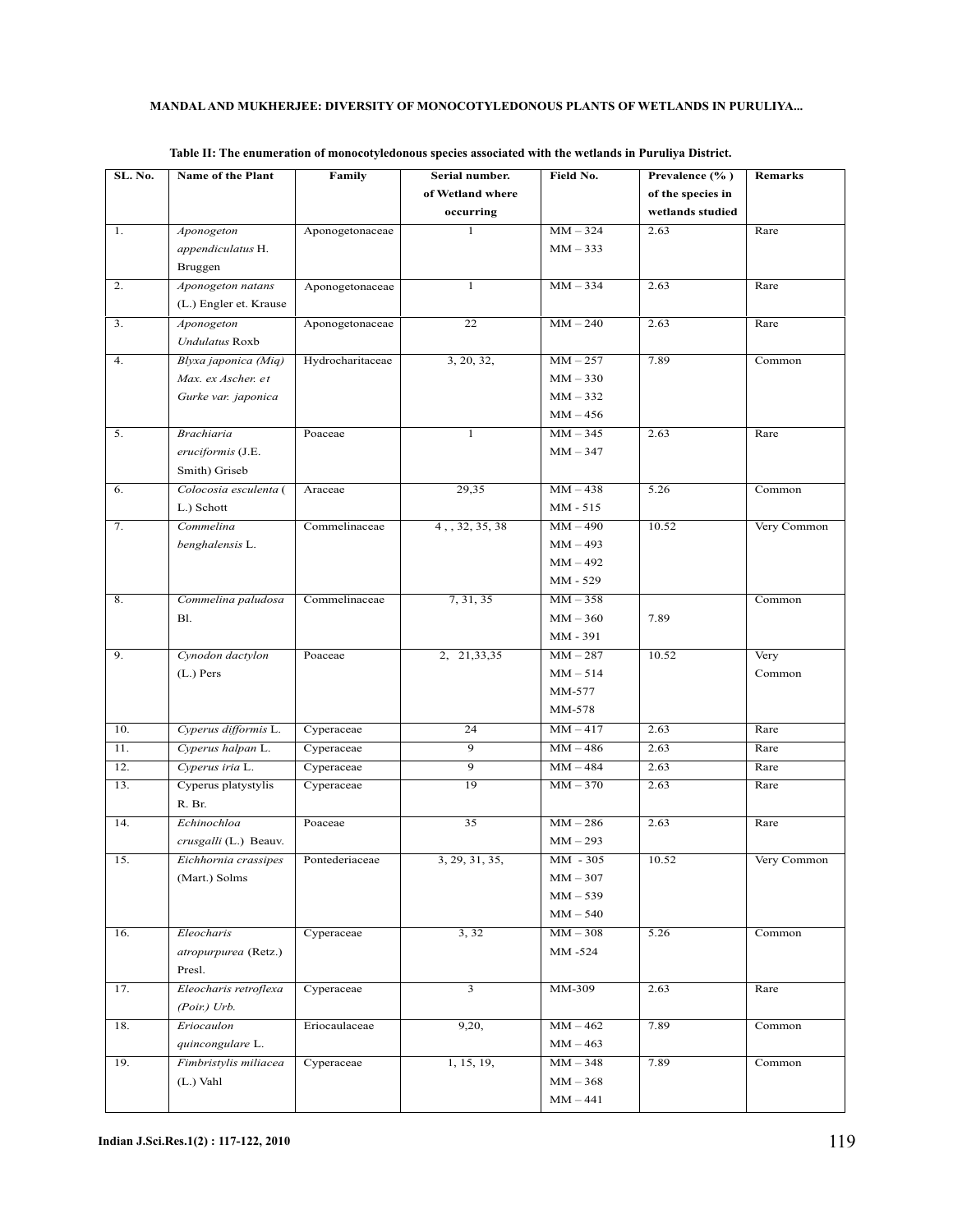| 20. | Fimbristylis<br>polytrichoides(Retz.)<br>Vahl   | Cyperaceae           | 22                                                        | MM 241                                                                                                                                                                                                    | 2.63  | Rare        |
|-----|-------------------------------------------------|----------------------|-----------------------------------------------------------|-----------------------------------------------------------------------------------------------------------------------------------------------------------------------------------------------------------|-------|-------------|
| 21. | Fuirena ciliaris<br>(L.)Roxb.                   | Cyperaceae           | 32                                                        | $MM - 270$                                                                                                                                                                                                | 2.63  | Rare        |
| 22. | Hygroryza aristata<br>(Retz.) Nees ex<br>Wright | Poaceae              | $\mathbf{1}$                                              | $MM - 346$                                                                                                                                                                                                | 2.63  | Rare        |
| 23. | Hydrilla verticillata<br>(L.f.) Royle           | Hydrocha<br>ritaceae | 2, 3, 9, 10, 11, 13, 16,<br>17, 20, 22, 26, 27, 35,<br>32 | $\overline{MM} - 265$<br>$MM-238$<br>$MM - 413$<br>$MM - 425$<br>$MM - 407$<br>$MM - 443$<br>$MM - 517$<br>$MM - 520$<br>$MM - 513$<br>$MM - 530$<br>$MM - 532$<br>$MM - 534$<br>$MM - 535$<br>$MM - 538$ | 36.84 | Very Common |
| 24. | Juncus<br>prismatocarpus R.<br>Br.              | Juncaceae            | 22                                                        | MM - 246                                                                                                                                                                                                  | 2.63  | Rare        |
| 25. | Kyllinga brevifolia<br>Rottboll.                | Cyperaceae           | 20, 35                                                    | $MM - 254$<br>MM - 436                                                                                                                                                                                    | 5.26  | Common      |
| 26. | Leersia hexandra<br>Sw.                         | Poaceae              | 1, 10, 35                                                 | $MM-350$<br>$MM-355$<br>$MM-400$<br>$MM - 510$                                                                                                                                                            | 7.89  | Common      |
| 27  | Monochoria<br>hastata (L.) Solms                | Pontederiaceae       | 28, 35                                                    | MM-564,<br>MM-565                                                                                                                                                                                         | 5.26  | Common      |
| 28  | Monochoria<br>vaginalis<br>(Burm. f.)C. Presl.  | Pontederiaceae       | 3, 22,28                                                  | MM-566<br>MM-569,<br>MM-570                                                                                                                                                                               | 7.89  | Common      |
| 29  | Murdannia<br>nudiflora (L.) Brenan              | Commelinaceae        | 1, 32, 35                                                 | MM-352,<br>MM-522,<br>MM-527                                                                                                                                                                              | 7.89  | Common      |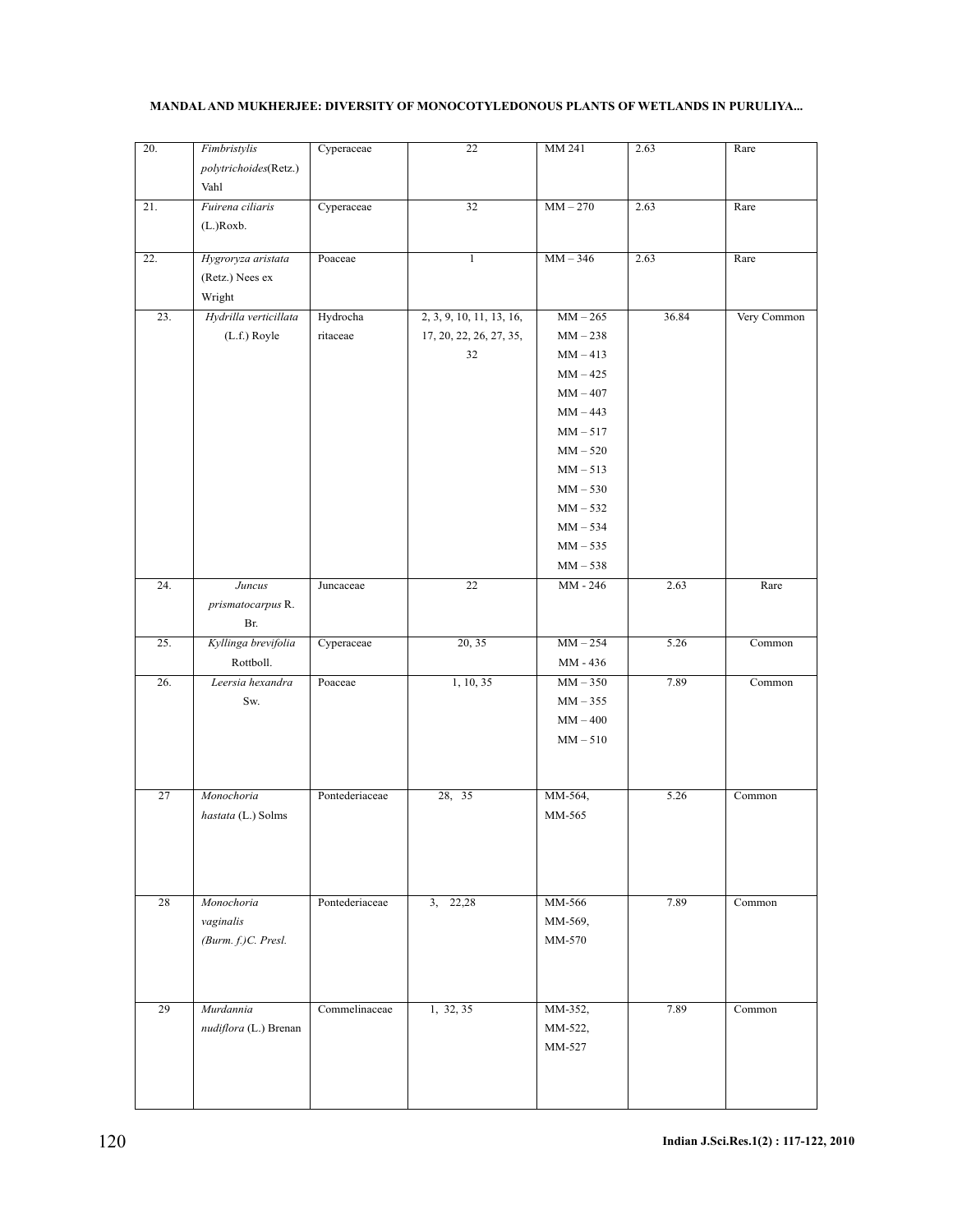| 30. | Murdannia spirata          | Comme linaceae   | 22           | $MM - 247$      | 2.63  | Rare        |
|-----|----------------------------|------------------|--------------|-----------------|-------|-------------|
|     | $(L.)$ Bruck.              |                  |              |                 |       |             |
|     |                            |                  |              |                 |       |             |
|     |                            |                  |              |                 |       |             |
|     |                            |                  |              |                 |       |             |
|     |                            |                  |              |                 |       |             |
| 31. | Najas graminea Del.        | Najada ceae      | 1, 35,       | $MM-337$        | 5.26  | Common      |
|     |                            |                  |              | MM - 528        |       |             |
| 32. | Najas malesiana de         | Najada ceae      | 20           | MM - 256        | 2.63  | Rare        |
|     | Wilde                      |                  |              |                 |       |             |
| 33. | Najas minor All.           | Najadaceae       | 19, 35       | $MM - 278$      | 5.26  | Common      |
|     |                            |                  |              |                 |       |             |
|     |                            |                  |              | MM - 376        |       |             |
| 34. | Nechamandra                | Hydrocharitaceae | 20, 26, 32   | $MM - 259$      | 7.89  | Common      |
|     | alternifolia (Roxb.ex      |                  |              | $MM-260$        |       |             |
|     | Wight) Thw.                |                  |              | $MM - 427$      |       |             |
|     |                            |                  |              | $MM-459$        |       |             |
|     |                            |                  |              |                 |       |             |
| 35. | Oplismenus                 | Poaceae          | 1            | $MM-341$        | 2.63  | Rare        |
|     | compositus Beauv.          |                  |              |                 |       |             |
| 36. | Oryza sativa L.            | Poaceae          | 19           | MM - 371        | 2.63  | Rare        |
|     |                            |                  |              |                 |       |             |
| 37. | Ottelia alismoides         | Hydrocharitaceae | 32           | $MM - 457$      | 2.63  | Rare        |
|     | $(L.)$ Pers.               |                  |              | MM - 460        |       |             |
| 38. | Panicum paludosum          | Poaceae          | 1, 11, 35    | $MM-331$        | 7.89  | Common      |
|     | Roxb.                      |                  |              | $MM - 343$      |       |             |
|     |                            |                  |              | $MM - 359$      |       |             |
|     |                            |                  |              | MM - 415        |       |             |
| 39. | Panicum repens L.          | Poaceae          | 19, 35       | MM 285          | 5.26  | Common      |
|     |                            |                  |              | $MM-288$        |       |             |
|     |                            |                  |              | $MM - 290$      |       |             |
|     |                            |                  |              | MM - 372        |       |             |
| 40. | Paspalum                   | Poaceae          | 19, 31, 35   | $MM - 291$      | 7.89  | Common      |
|     |                            |                  |              |                 |       |             |
|     | conjugatum Berg.           |                  |              | $MM - 292$ MM   |       |             |
|     |                            |                  |              | $-361$          |       |             |
|     |                            |                  |              | $MM - 373$      |       |             |
|     |                            |                  |              |                 |       |             |
| 41. | Potamogeton crispus        | Potamogetonacea  | 20, 22, 32   | $MM - 458$      | 7.89  | Common      |
|     | L.                         | c                |              | $MM - 516$      |       |             |
|     |                            |                  |              | MM - 519        |       |             |
| 42. | Potamogeton                | Potamogetonacea  | 1, 2, 11, 16 | $MM-335$        | 10.52 | Very Common |
|     | nodosus Poir.              | e                |              | $MM - 344$      |       |             |
|     |                            |                  |              | $MM-408$        |       |             |
|     |                            |                  |              | $MM - 414$      |       |             |
|     |                            |                  |              | MM - 432        |       |             |
| 43. | Sagittaria guyanensis      | Alismataceae     | $\mathbf{1}$ | $MM - 304$      | 2.63  | Rare        |
|     | Humbolt.                   |                  |              | MM - 313        |       |             |
| 44. | Sagittaria sagittifolia L. | Alismataceae     | $\mathbf{1}$ | $MM-315$        | 2.63  | Rare        |
| 45. | Schoeno-plectus            | Cyperaceae       | 9,32         | $MM-488$        | 5.26  |             |
|     |                            |                  |              |                 |       | Common      |
|     | articulatus (L.) Palla     |                  |              | $\text{MM}-525$ |       |             |
| 46. | Schoe-noplectus            | Cyperaceae       | 9, 20        | $MM-489$        | 5.26  | Common      |
|     | grossus (L. f.) Palla      |                  |              | $MM-491$        |       |             |
| 47. | Spirodela intermedia       | Lemnaceae        | 28, 35       | $MM - 284$      | 5.26  | Common      |